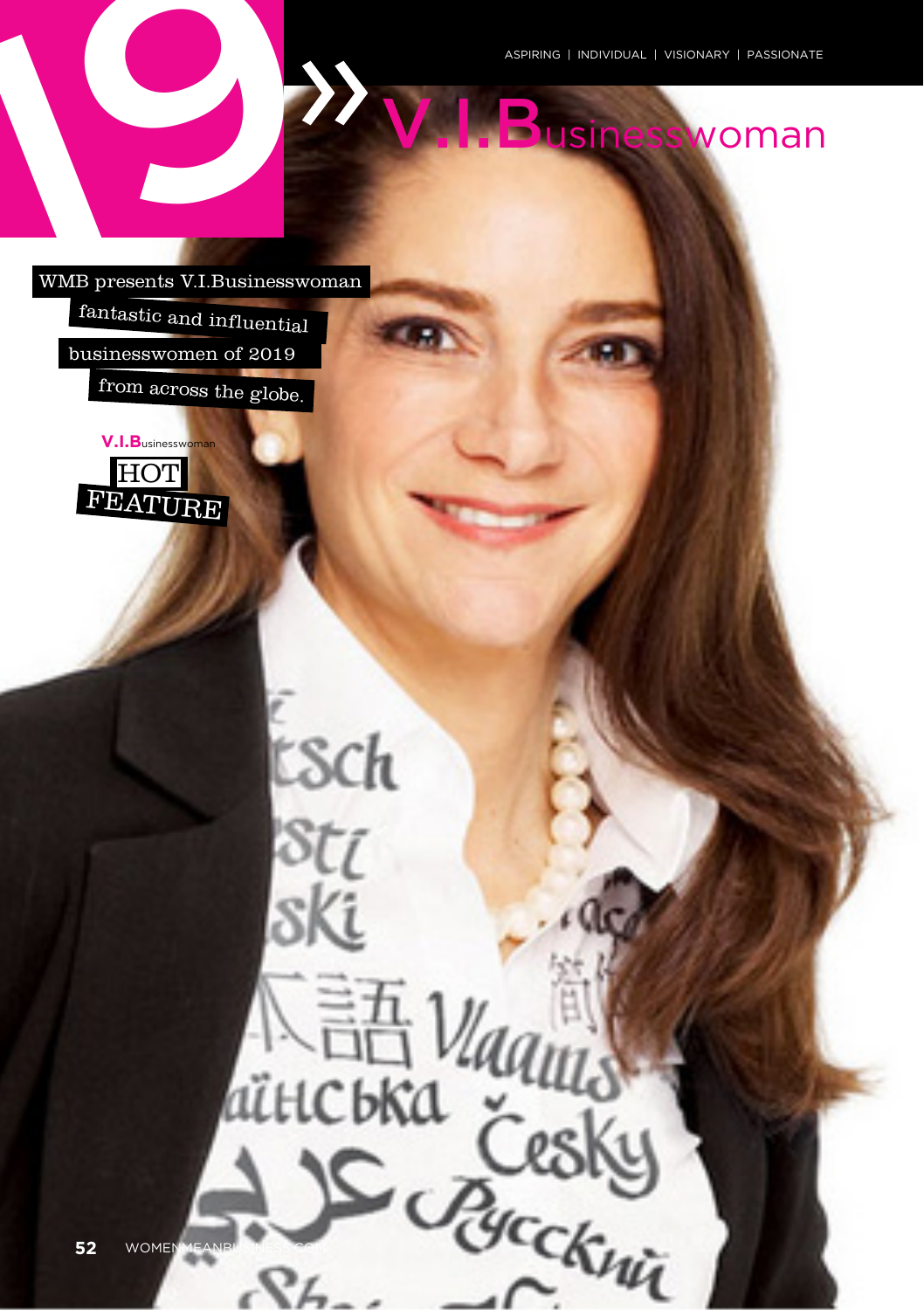## ELIZABETH — ELTING — FOUNDATION

A Bonfire of the Vanities-type work environment – complete with chauvinism, shouting and enough testosterone to float a ship – wasn't her thing. Ironically, however, it inspired **Liz Elting** to co-found a massively successful company which has over \$700 million in revenues and more than 5,000 employees in over 90 cities around the globe.

WORDS: ÁILÍN QUINLAN

Elting, Founder and CEO of the Elizabeth Elting Foundation, is a New York-based philanthropist and businesswoman, recognised for her outstanding entrepreneurship and her focus on developing women business leaders.

It's been a life-long passion – when Elting co-founded TransPerfect, the world's largest provider of language and business solutions, in late 1992, one of her priorities was that the company would be a place where both men and women wanted to work, and where male and female employees were treated as equals.

As a student, Elting had a strong interest in languages. After majoring in Modern Languages in college in the late 1980s, the then-twenty-something landed a job in a company which offered a business translation service. "I thought it was great that I could use language skills to get a job and I worked there for three years," she recalls, adding that at the time, this was the biggest translation company in the industry with offices in four cities and 90 employees as well as an army of freelance translators. Initially hired as a project manager

she later moved into sales, and she says, she loved the company and learned a lot.

However, as she learned the business, she felt things could be done better. "I felt the organisation was relatively flat and I wanted to grow with whatever company I was with," she recalls.

In 1990 Liz left her job and returned to college full time, graduating a few years later with an MBA in business administration, at age 26: "I wanted to be an entrepreneur but I needed money – and I had no money saved," she says. "I had learned how the translation company could be done better. I saw a real gap between what corporate clients needed and the services that were available in the industry. "I felt clients needed a top-tier company with top-of-the-line service and quality, along the lines of a top-tier investment bank or law firm, providing end-to-end solutions that could facilitate the services required, from document translation to oral interpreting."My idea was to create a company with the sales and production all on the same team."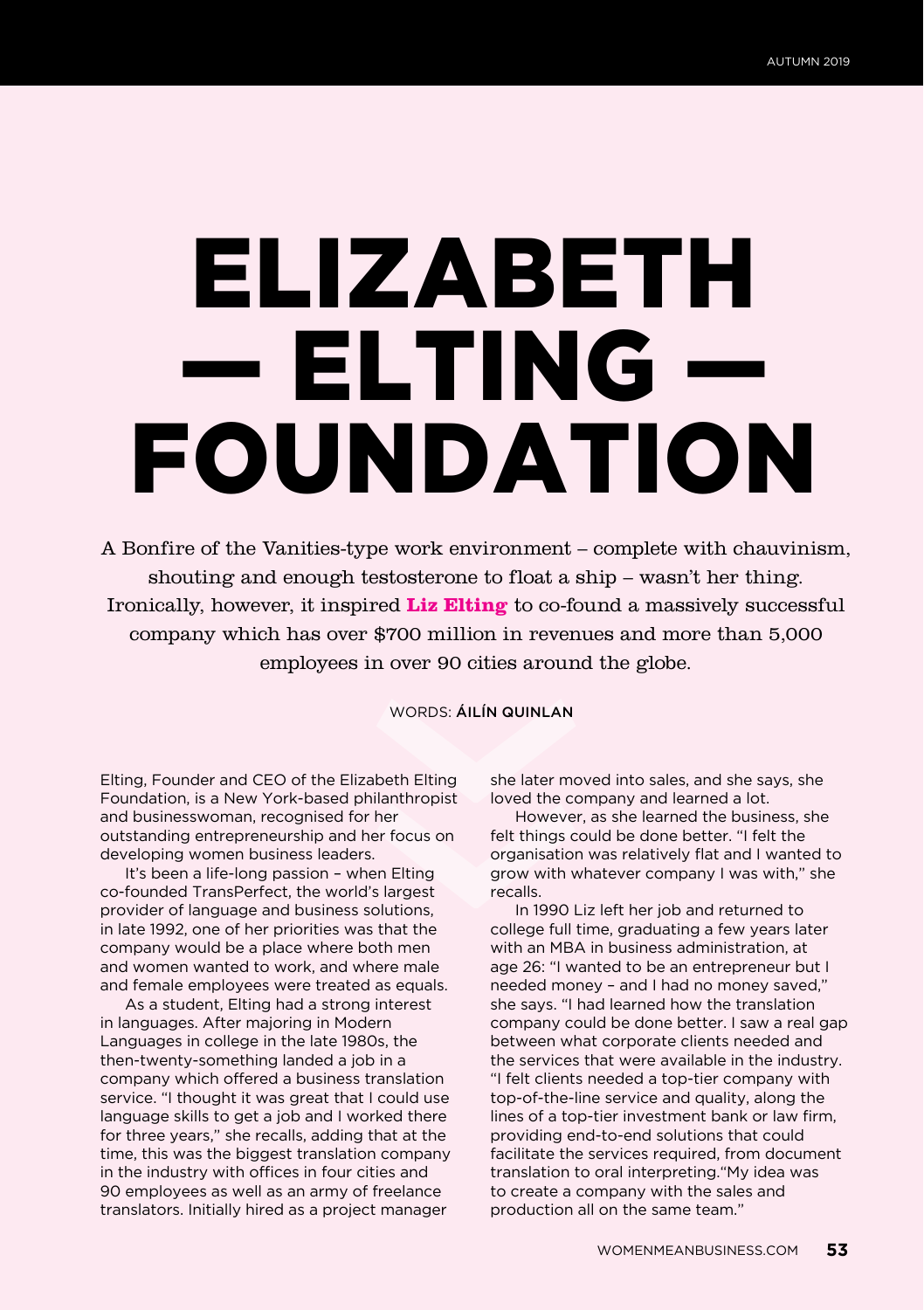

"We had **more than 100 offices in more than 90 cities** when I sold my half of the company last year."

First, though, she needed to make some money."I got a job in the proprietary trading division of a big international bank." she recalls now. However being the sole female employee in an all-male, deeply macho Bonfire of the Vanities-style workplace in the early 1990s turned out to be something of a challenge. "I was the only woman in an all-male environment. It was quite a testosteronefuelled environment but I felt I had to try it. I was ambitious." So she gave it her best shot, but she found, she says, that being the only professional woman in the workplace meant that whenever the office phone rang the others expected her to answer it – even though there were other entry-level MBA-graduates there (though those were all male too.) "There was a lot of yelling and swearing," she recalls.

She tried to talk to her boss about it, she says, because she truly did want to grow in the business. His suggestion, however, was that she check the supplies cupboard and "find out what supplies were needed for the office," adding that she could also go around all her colleagues and find out what they needed too. "I thought; well this is not going to work," she recalls now, adding that it was at that point that she realised her true passion was for translation: "I now accepted that I loved translation, and that financial work was not my thing; it was paper-orientated, numbersorientated, dry kind of work! "Translation was about solving a client's problems and working with different people around the world. "I wanted to provide the best quality service and I was not loving the situation I was in!"

She cut her losses and within six weeks had left the bank job and co-founded Transperfect with her college boyfriend: "I thought; ok, I'd love to create something that is an environment where men and women wanted to work and were treated the same, and that production and sales staff were on the same team." For her, she said, "it was about wowing the client with the quality and service – I wanted everyone to be on the same team."

She and her then boyfriend, a fellow student who was finishing his MBA, co-founded TransPerfect in an NYU dorm room at the end of 1992.

Elting was big on goals, she recalls, and the first goal was to move out of that dorm room within six months. "It's hard to grow a world class company out of a dorm," she quips, adding that her co-founder came on board fulltime in May 1993: "We launched at the end of 1992 with the goal of being able to pay for an office within six months and at the very end of the six months we moved into our first office. "It was very exciting," she says now of that small business suite on New York's Park Avenue South. There was no email, so they splurged \$600 on a fax machine, and put a lot of work into contacting potential clients. "We knew sales was the key, as was also having goals. We also knew that the number one reason why companies go out of business is running out of money. "We needed sales, so we were incredible sales-focused."

They hired their first fulltime employee after about two years. "We had revenue goals, profit building goals; our goal was to make money to fund ourselves. "One of the things I said we should do was to act like we had a boss and also that we should open an office every quarter." They opened their first satellite office in San Francisco in September 1995. In early 1996 the company opened offices in Atlanta and others soon followed; Washington DC, Chicago and Dallas. "We had more than 100 offices in more than 90 cities when I sold my half of the company last year to my business partner and fellow-founder," says Elting whose success landed her on the Forbes' list of America's Richest Self-Made Women.

## And not only that.

Now 53, her recognitions and awards make for extensive reading. They include the Working Woman "Entrepreneurial Excellence" Award for Customer Service, the Ernst and Young "Entrepreneur of the Year" Award, the American Express Entrepreneur Magazine "Woman of the Year" Award, the "Distinguished Alumnae" Award from NYU Stern's Women in Business, the "Women Worth Watching" Award from Diversity Journal, the Trinity College "Alumni Medal for Excellence" and "Gary McQuaid" Award, the Enterprising Women